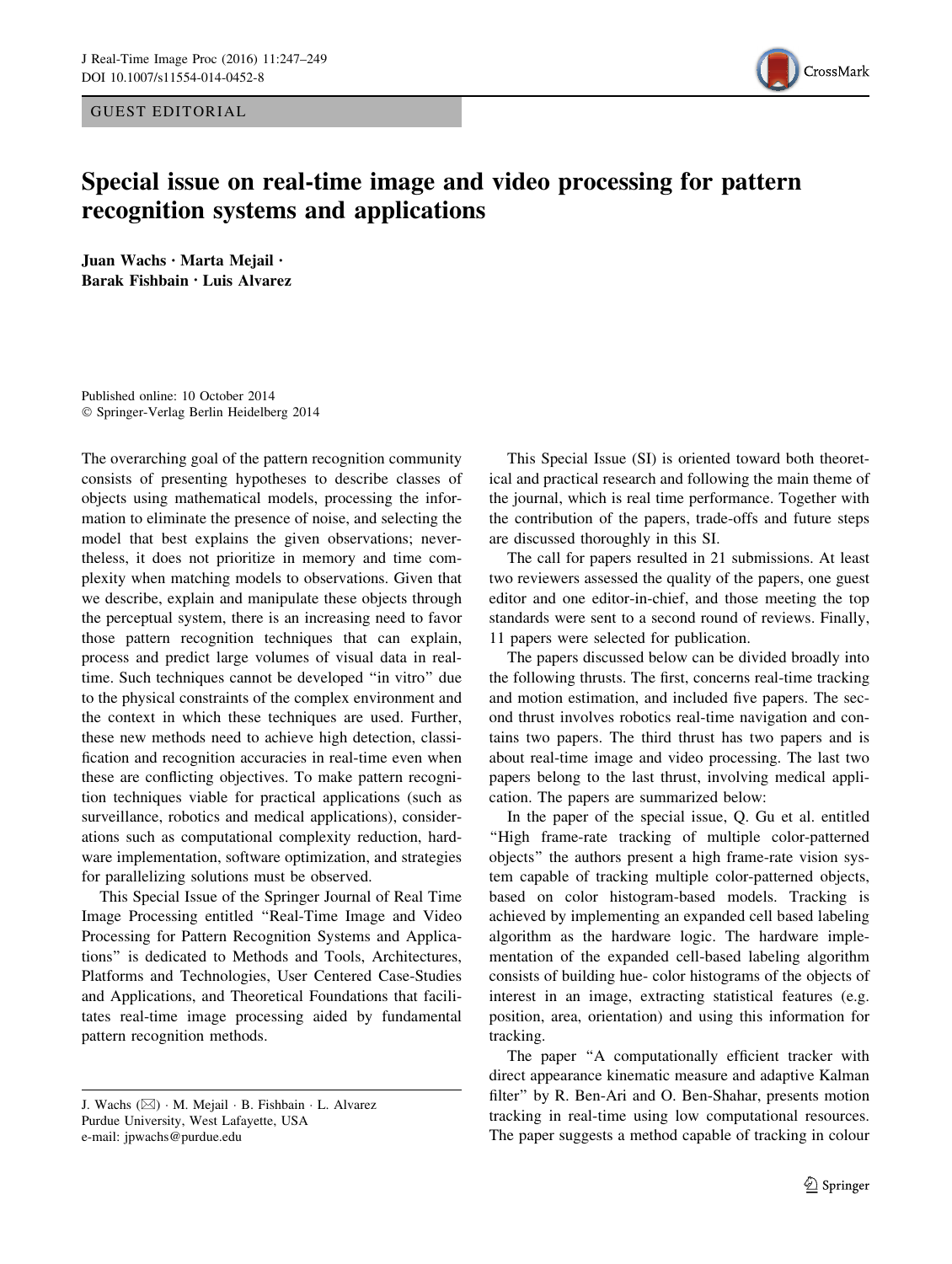video with great robustness and speed. The main authors' contribution is employing a novel similarity measure that explicitly combines appearance with object kinematics and a new adaptive Kalman filter.

The paper, by authors L. Alvarez et al. entitled, ''Real-Time Camera Motion Tracking in Planar View Scenarios'' deals with the challenging problem of real-time camera calibration in real planar scenarios. Such planar scenarios may include a soccer stadium or a tennis court. The application shown in this work is intended for inserting virtual content in HD (High Definition) videos of broadcasted soccer matches.

The proposed method benefits from the imposed tripod geometry restrictions, which strongly simplifies the camera motion and uses CART (Classification and Regression Tree) method to extract, in real time, the image primitives.

In the paper ''An optimized real-time hands gesture recognition based interface for individuals with upper-level spinal cord injuries'' by H. Jiang and J. Wachs, an innovative real-time technique is presented for tracking hand movements in the context of a human-robot interface. Such an interface is meant to be used to conduct ''hands-on'' laboratory tasks for individuals with upper-level spinal cord injuries.

Tracking is accomplished by a 3D particle filter framework based on color and depth information. Spatial and motion information were integrated into the particle filter framework to tackle the "false merge" and "false labeling" problems through hand interaction and occlusion. Once the hands are tracked successfully, the resulting hand gesture trajectories are classified with pre-trained motion models.

In the paper by J. Ahmed et al. entitled ''Stabilized active camera tracking system'' authors propose a real time camera tracking system based on the combination of visual tracking, pan-tilt control, and digital video stabilization algorithms. It exploits the coordinates of the target, computed by the tracker module, to estimate the amount of vibration and then filters it out of the video in the case the system is mounted in a vibratory platform (e.g.., vehicle, helicopter, etc.).

The paper by De Cristoforis et al. entitled ''Real-time monocular image based path detection'' brings pattern recognition techniques to robotic navigation. The authors developed a real-time image based monocular path detection method that does not require camera calibration and works on semi-structured outdoor paths. Segmentation is achieved by classifying super-pixels into regions used to infer a contour of navigable space.

Image segmentation is implemented on a low-power embedded GPU, which delivers the necessary computation power for on-board execution in mobile robots.

Within the context of robotics, the paper ''Accelerating embedded image processing for real time: a case study'', S.

Padre et al., proposed a methodology to achieve real-time embedded solutions using hardware acceleration in FPGAbased chips.

The methodology is applied to a novel algorithm for multiple robot localization in global vision systems developed to work reliably 24/7 and to detect the robot's positions and headings even in the presence of partial occlusions and varying lighting conditions. The model is expressed through OOP Design in UML and implemented in  $C +$  + using multithreaded programming.

The paper by Fernandez et al. entitled ''Performance of dynamic texture segmentation using GPU'', presents a CPU and GPU implementations of a motion segmentation algorithm. This algorithm relies on dynamic texture segmentation under the mixture of dynamic textures (MDT) model.

The work presented discusses how matrix inversion, as part of the MDT algorithm can be optimized by porting to GPU this matrix inversion process, and how real-time motion segmentation performance can be affected by separating the learning part of the algorithm from the segmentation part.

The paper "Fast mode decision algorithm for H.264/ SVC enhancement layer'' by A. Kessentini et al. presents a fast mode decision algorithm to speed-up the SVC encoder. Scalable video coding (SVC) is a standard extension for the H.264 advanced video coding (AVC) video compression technique, which builds on an exhaustive mode decision process based on the base layer mode predictions.

The fast mode decision algorithm presented for intraand inter-frame coding in SVC, relies on statistical observations of the distribution mode and the correlation between the base layer (BL) and its enhancement layers (ELs). Two versions are proposed to tackle both reduction in encoding time and tolerable loss in video quality.

The last two papers present applications in the medical domain and compression technology.

In the paper ''A novel medical image compression using Ripplet transform'' by S. Juliet et al., a video compression method is presented for medical images using the Ripplet transform. The main feature of the method discussed in the paper is high quality compressed images by using multiscale/multi-orientation approach.

The innovation of the method discussed is the use of Ripplet transform with anisotropy for singularities and arbitrarily shaped curves representation. This method was experimentally compared with conventional and state-ofart compression methods, in terms of Signal to Noise Ratio and compression ratio.

In the last paper "Fast retinal vessel analysis" M. Krause et al. a fast image processing system for digital databases of retinal images analysis is presented. In this method, retinal blood vessels are enhanced via convolution with the second derivative of the local Radon kernel.